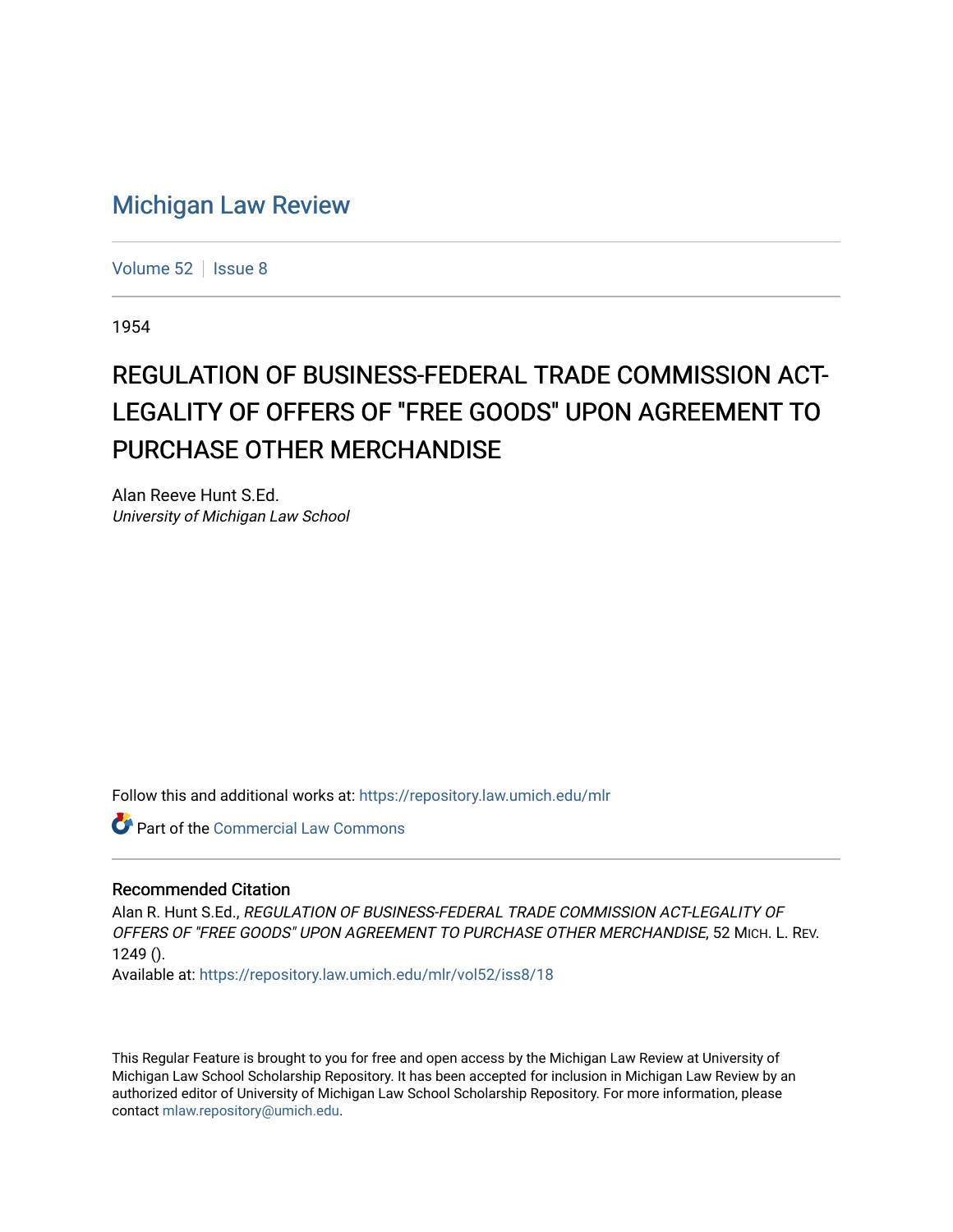REGULATION OF BUSINESS-FEDERAL TRADE COMMISSION ACT-LEGALITY OF OFFERS OF "FREE GOODS" UPON AGREEMENT TO PURCHASE OTHER MER-CHANDISE-On June 30, 1948 the Federal Trade Commission issued a complaint against Walter J. Black, Inc., a corporation doing business as the Classics Club and the Detective Book Club. The Commission charged that use by the re-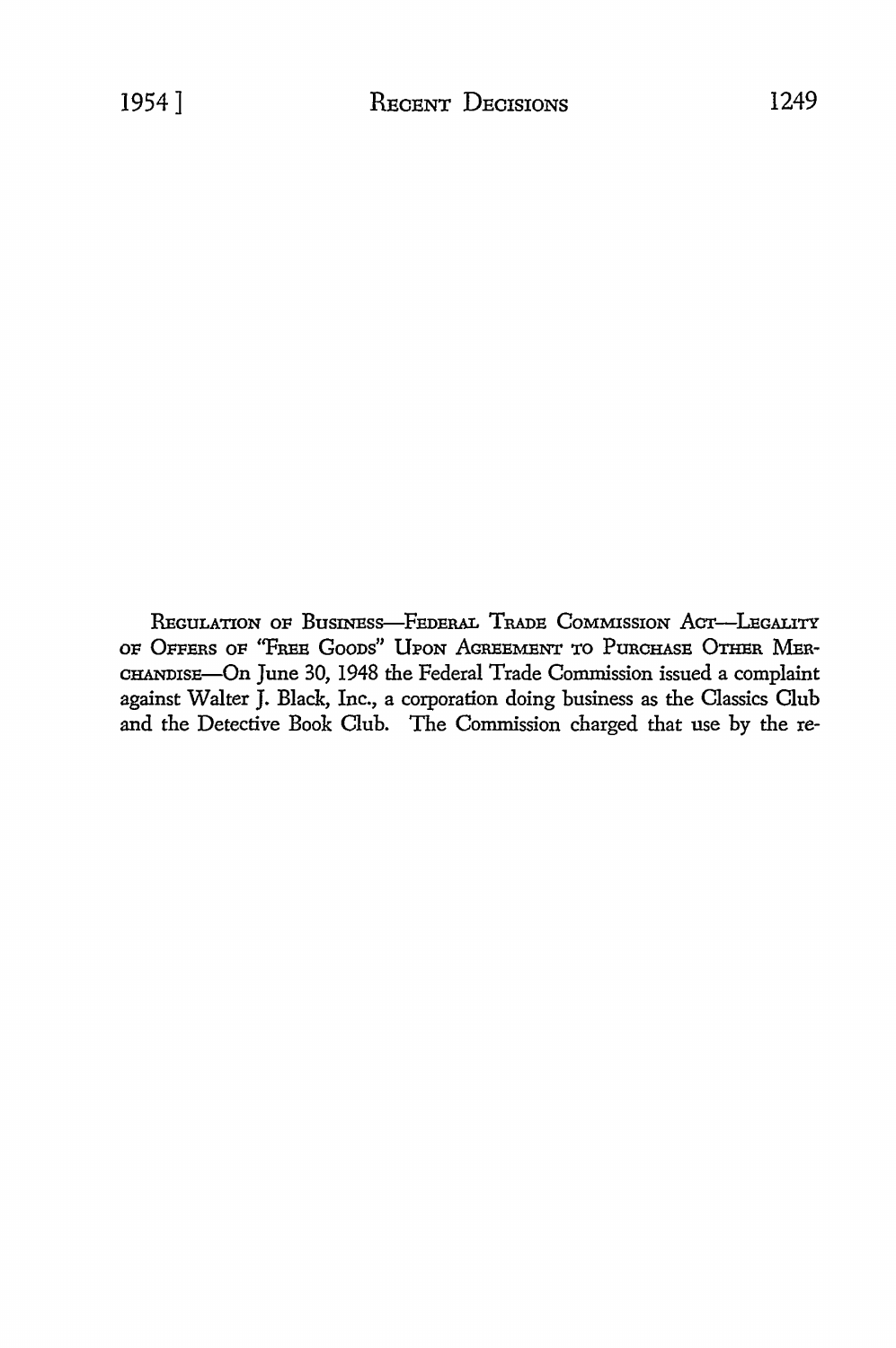spondent of the word "free" in its advertising was false, misleading, and deceptive. The alleged deception consisted in the fact that in order to obtain the books designated as "free" the prospective purchaser was required to join respondent's club and thereby obligated himself to purchase at least four books a year from the respondent. The hearing examiner in his initial decision found that respondent's use of the word "free" was in fact misleading and deceptive. Respondent appealed to the Commission. *Held,* Commissioner Mead dissenting, complaint dismissed. *Walter* J. *Black, Inc.,* F.T.C. Dkt. 5571 (1953).

The instant case is the latest development in a series of decisions and administrative interpretations which reveal sharply conflicting attitudes toward the problem of "free goods" offers. Wide use of the "free goods" device in advertising and other promotional efforts by American business makes the problem one of much significance. The offer involved in the instant case should be distinguished from other and related types of "free goods" offers as to which there is less controversy. It is settled, for example, that it is a violation of section 5 of the Federal Trade Commission Act<sup>1</sup> to offer one of two articles of merchandise "free'' when the cost of both articles is actually recovered by the seller in the price of the article which must be purchased.<sup>2</sup> Similarly within the prohibition of the act is an offer of "free" merchandise which may be obtained only after services rendered.<sup>3</sup> It is equally unlawful to increase the regular price, reduce the quality, or reduce the quantity of the article of merchandise which must be purchased in order to obtain the "free" article. Any free goods offer, moreover, must meet the requirement that the terms of the offer be stated clearly and conspicuously at the initial point of contact with the public.<sup>4</sup>

The question which the Commission chose<sup>5</sup> to regard as presented in the principal case is the legality of offers which involve a contractual undertaking by the prospective buyer to purchase a specified amount of other merchandise during a given time in order *to* qualify for the "free" merchandise. As one

138 Stat. L. 719 (1914), as amended by 52 Stat. L. 111 (1938), 15 U.S.C. (1946) §45.

2 FTC v. Standard Education Society, 302 U.S. 112, 58 S.Ct. 113 (1937). Respondents in that case were engaged in selling encyclopedias. *As* part of their selling plan they represented to prospective customers that the price of \$69.50 was for a looseleaf extension service and that the encyclopedia itself was being given free whereas in fact both encyclopedia and service together sold regularly for \$69.50. Such misrepresentation is clearly illegal under any past or present Commission interpretation of the word "free." Also see an early decision on the question in Consolidated Book Publishers, Inc., v. FTC, (7th Cir. 1931) 53 F. (2d) 942.

<sup>3</sup>Progress Tailoring Co. v. FTC, (7th Cir. 1946) 153 F. (2d) 103; Fred Schambach, F.T.C. Dkt. 5405 (1952).

4 These were the requirements laid down by the Commission for a legal "free goods" offer in Samuel Stores, Inc., 27 F.T.C. 882 (1938).

5 The record no longer really presented the question since respondent's current advertising indicated that the enrollee was not obligated to take any specific number of books and that he might reject any book before or after receipt. Commissioner Mead, who continues to feel that the 1948 administrative interpretation (see note 9 infra) is the sound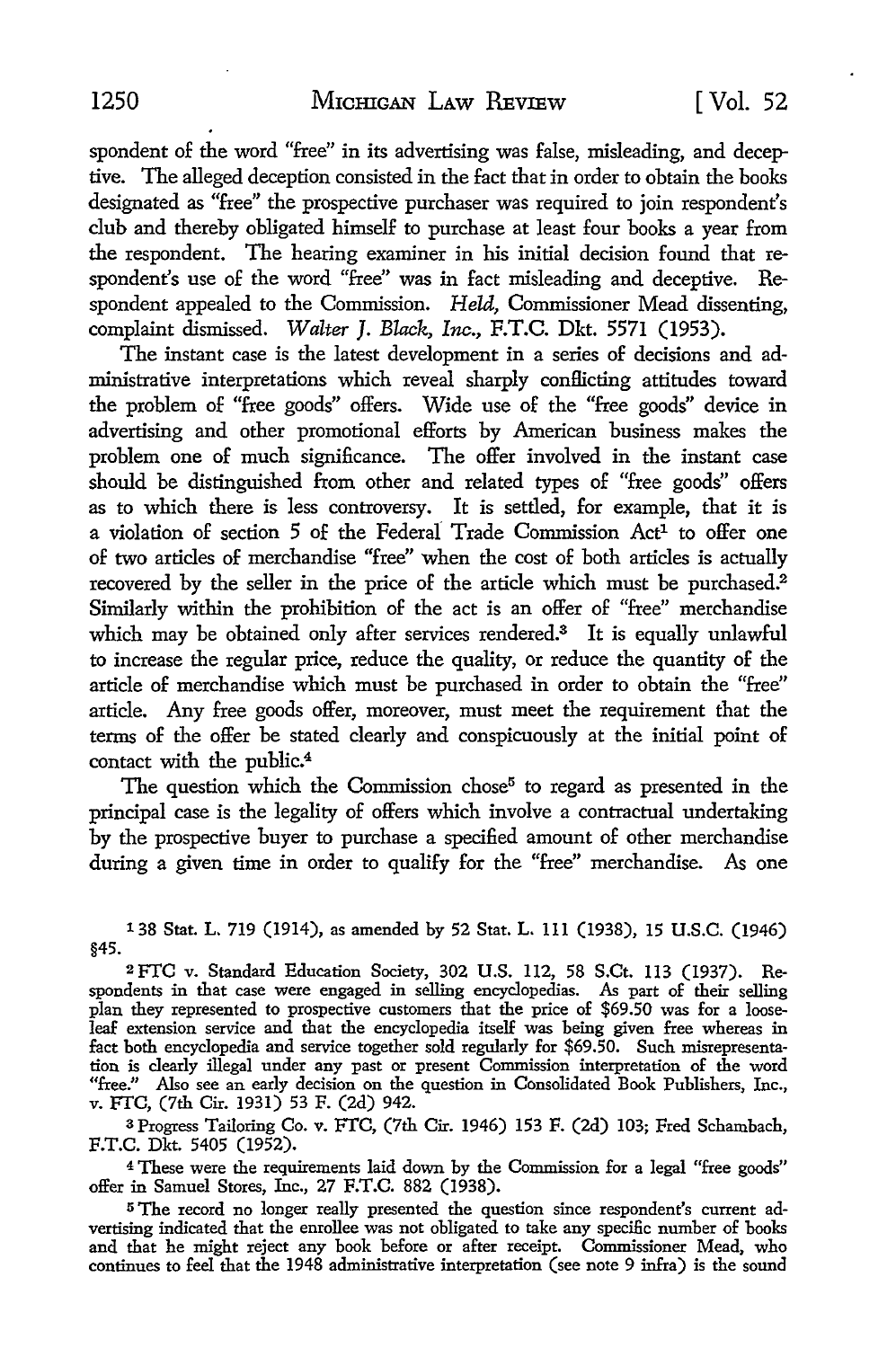writer recently phrased the question, "how free is 'free'?"<sup>6</sup> The early answer of the Commission was given in *Samuel Stores, Inc.1* Offers of "free goods" conditioned upon the performance of obligations were held not unlawful per se, the Commission adopting a rule of reason which judged the lawfulness by the "terms of the offer and the underlying and surrounding facts."8 Ten years later, however, in 1948, the Commission reversed its position in the *Stores* case and released an administrative interpretation which indicated a readiness to find all offers conditioned on purchase of other merchandise illegal.9 Acting under this new interpretation the Commission re-opened proceedings against the Book-of-the-Month Club. The Commission's charges centered on the book club's widely advertised offers to give a "free" book *to* new members enrolling in the club. Such subscribers obligated themselves to purchase at least four books a year from a list selected by the club. At the hearing before the examiner there was testimony to the effect that if the purchaser did not fulfill this obligation, respondent then demanded of him the regular price of his "free" book. On appeal *to* the Commission, the examiner's finding that respondent's offer was misleading and deceptive was sustained.10 The Commission's decision in the *Stores* case was expressly overruled. A petition to the Court of Appeals for the Second Circuit to set aside the Commission's order was denied.11

It is in this posture of the decisions that the Commission has again reconsidered its position.<sup>12</sup> In what is essentially a reversion to its initial doctrine in *Samuel Stores* the Commission will no longer proceed against every offer of "free goods" which is conditioned upon an agreement to purchase other merchandise. Those likely to be affected by FTC action in this area will doubtless be as much concerned with the stability as with the soundness of this latest opinion. It would seem, however, that the view is sound. Does the offer to a prospective purchaser of a "free'' book if he will agree to purchase others have the forbidden capacity or tendency to deceive, assuming

approach, was thus able to concur in the dismissal of the complaint while dissenting from the policy statement of the majority.

6 48 N.W. Umv. L. REv. 505 (1953).

7 Note 4 supra.

s 27 F.T.C. 882 at 887 (1938).

9 16 C.F.R. §4.1 (1949). This interpretation had been released for publication on January 30, 1948, the release noting that Commissioners Freer and Mason had voted against its adoption.

10 Book-of-the-Month Club, F.T.C. Dkt. 5572 (1952).

<sup>11</sup>Book-of-the-Month Club v. FTC, (2d Cir. 1953) 202 F. (2d) 486. On petition to the court of appeals following the decision in the Walter J. Black case, the proceeding was remanded to the Commission, which on March 9, 1954 issued a modified cease and desist order, Commissioner Mead dissenting, in accord with its latest view respecting "free goods" offers. F.T.C. Dkt. 5572 (1954).

12 More recent litigation further illustrates the approach of the Commission following the administrative interpretation of 1948. Two post-1948 decisions are Joseph Morse, Trading as Unicom Press, 47 F.T.C. 258 (1950), and Joseph Rosenblum, Trading as Modem Manner Clothes, 47 F.T.C. 712 (1950), affd. per curiam without opinion (2d Cir. 1951) 192 F. (2d) 392, cert. den. 343 U.S. 905, 72 S.Ct. 635 (1952).